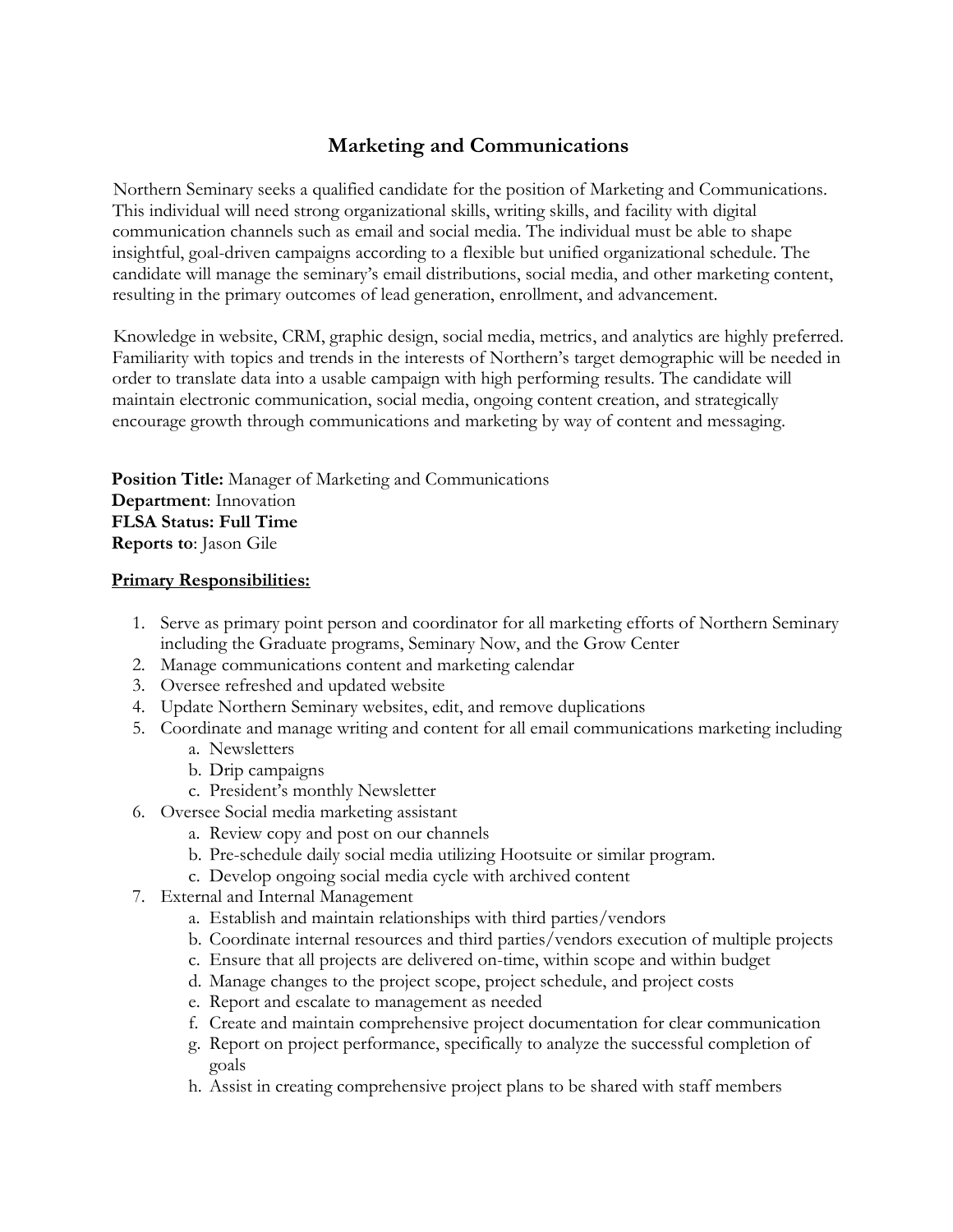- i. Develop diagrams and process maps to document progress within the projected timeline
- 8. Oversee and implement print projects including but not limited to the semi-annual 8 panel
	- a. Work closely with President and Advancement team on messaging
- 9. Utilize CRM and update regularly. Communicate with team regarding best practices and utilization of CRM.
- 10. Oversee and approve work of vendors including but not limited to videographer, designer.
- 11. Oversee podcast producer and provide leadership for the podcast network.
- 12. Execute annual outbound marketing efforts for enrollment. Work closely with the enrollment department to execute plan, including webinars, taste or Northern.
- 13. Work closely with Academic Manager as an internal point person for Bridge Events with the enrollment team. Manage flow of information into CRM, coordinate efforts with Enrollment director.

## **Required Skills/Abilities**

- Knowledge of and in agreement with the mission and values of Northern Seminary
- Knowledge of methods and techniques used in promotional communications development
- Ability to manage multiple projects with competing levels of priority in a timely fashion
- Outstanding verbal and written communication skills, with an attention to detail
- Ability to clearly and concisely communicate content to a variety of constituents
- Ability to develop and maintain effective working relationships within the Seminary

### **Education/Experience**

- Bachelor's degree; preferably in marketing, communications, or a related field and/or experience
- Proficiency in CRM software, e.g., Salesforce.
- General knowledge of Microsoft Office, Google Docs, social media, Hootsuite, expertise in Mailchimp; basic Photoshop and graphic skills desirable or willingness to learn
- Collaborative organizational and networking skills
- Demonstrated ability to take initiative and carry a project from start to finish

### **Core Competencies**

- Communication: Strong verbal and written skills with attention to detail
- Agreement: Complies with the Seminary Faith and Community Standard statements
- Interpersonal Relationships: Promotes harmony and cooperation within working relationships; effectively addresses and resolves conflicts with others
- Initiative and Self-Reliance: Takes action without direction; uses sound judgment in decision making; looks for new and better ways to accomplish goals
- Trust and Integrity: Is widely trusted, seen as direct and truthful, keeps confidences, admits mistakes, adheres to an appropriate and effective set of core values
- Innovative creativity to elevate overall brand in a way that reflects our niche market